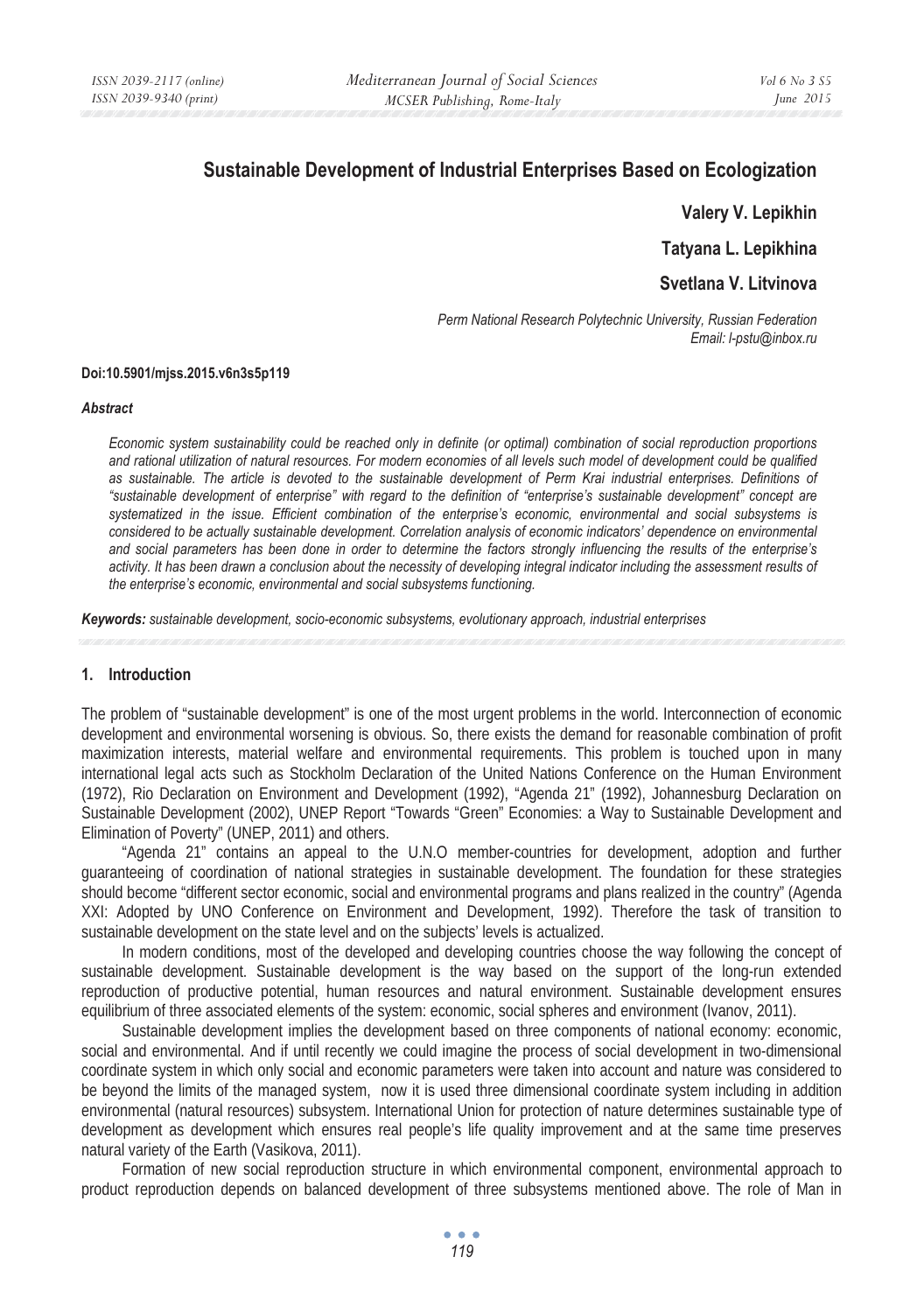solving the problem of environmental quality conservation is great. The aim of the article is to study the formation of strong institutional, informational base for development of ecological production including rational utilization of conditions, resources and factors for making products and facilities without damaging environmental qualitative properties necessary for vital activity, as well as ecological reproduction in which production, distribution, exchange and consumption are realized at peace with nature.

## **2. Literature Review**

We have tried to systematize approaches to definition of "sustainable development of enterprise" with regard to the definition of "enterprise's sustainable development" concept (table 1).

**Table 1.** Systematization of approaches to the definition of 'sustainable development of enterprise' concept

| Conservative approach                                                                                                                                                                                                                                                              |
|------------------------------------------------------------------------------------------------------------------------------------------------------------------------------------------------------------------------------------------------------------------------------------|
| Such progressive qualitative change in the organization's activity which does not undermine the foundations of future enterprise                                                                                                                                                   |
| development (Bardasova et al., 2012, p.192)                                                                                                                                                                                                                                        |
| System approach                                                                                                                                                                                                                                                                    |
| The process of changes reflecting the ability of the enterprise's economical activity system to meet the society requirements for a long                                                                                                                                           |
| period of time, to promote its economic efficiency, to keep the well-being of the environment and resource base both now and in future<br>counteracting negative influence of external and internal factors (Koryakov, 2012)                                                       |
| The ability of the system of the enterprise's interconnected elements to provide viability and its economic efficiency growth taking into<br>account different environmental factors effect (Mikitas, 2013, p.10)                                                                  |
| Functioning as integral system keeping self-sufficiency irrespective of external factors change (Pechatkina & Menshikova, 2011, p.138)                                                                                                                                             |
| Such a state when none of structural components is being in period of transition or, in other words, when all structural components<br>function persistently (Terentyev, 2005, p.9)                                                                                                |
| The result of activity of an enterprise at the limited resources utilization not disturbing environmental balance (Shubina, 2011, p.10)                                                                                                                                            |
| Such a way of its functioning which is provided by transformation of internal environment of enterprise with the aim of self-preservation<br>and reproduction of social-economic processes by harmonization of interrelation with external environment (Khomyachenkova, 2011, p.8) |
| <b>Evolutional approach</b>                                                                                                                                                                                                                                                        |
| Development of all subsystems of enterprise under internal and external factors when the wealth of owners in real terms does not change<br>for the worse in long-term outlook (Shestakov, 2009, p.9)                                                                               |
| The state of harmony and controlled process of changes in which the scale of resources exploitation, the size and purposefulness of                                                                                                                                                |
| investment, technological improvement and institutional change conform to the present and future demands.<br>Continuous process of enterprise's economy adjustment in accordance with market requirements which is expressed in securing                                           |
| competitive ability on the base of innovative potential increase (Kolosova, 2011, p.13).                                                                                                                                                                                           |
| Controlled process of potential growth at the expense of economic balance support, motivation of employees' creative potential and                                                                                                                                                 |
| competitive ability increase, and due to these facts – ensuring of gradual rise in living standards of employees (shareholders).<br>Qualitative change of the system's elements, ties, and modes of its functioning (Biryukov, 2006, p.10)                                         |
| Stable social-economic balanced development, not damaging natural environment and ensuring continuous progress of business entity                                                                                                                                                  |
| taking into consideration the prospects of stable position, growth of demand and enterprises and industrial sector economic efficiency                                                                                                                                             |
| (Damaev, 2005, p.8)                                                                                                                                                                                                                                                                |
| Power of economic system to move to the target keeping financial sustainability, stable position in the market, resources balance and                                                                                                                                              |
| ability to develop innovations in conditions of injurious effect of internal and external factors (Zinger, 2010, p.7)                                                                                                                                                              |

On the basis of the given definitions' analysis it may be concluded that due to conservative approach any enterprise should develop now so that to guarantee stable foundation for the future development. System approach presupposes that fundamental principles of sustainable development are both the function of conservation and the function of reproduction as well as care of the available resources with the aim of self-preservation of enterprise as a system considering internal and external factors.

Followers of evolutional approach think that sustainable development promotes both self-preservation and reproduction of enterprise as a system and its continuous progress and rise of employees' living standard, i.e. balanced environmental-friendly social-economic development.

In opinion of Melnik (2005, p.654), "sustainable development" word combination carries definite inconsistency as far as "sustainability" means firmness which is characterized by constancy whereas "development" is the notion which is reflected in dynamics and has the sign of variability in progressive or regressive directions. So, it is necessary to mention that the nature of sustainable development correspond such development of social-environmental-economic system the characteristic feature of which is exclusively positive dynamics of the system's indicators in steady state (Melnik, 2005).

In this article we will rely on the definition proposed by Damaev (2005) in which sustainable development is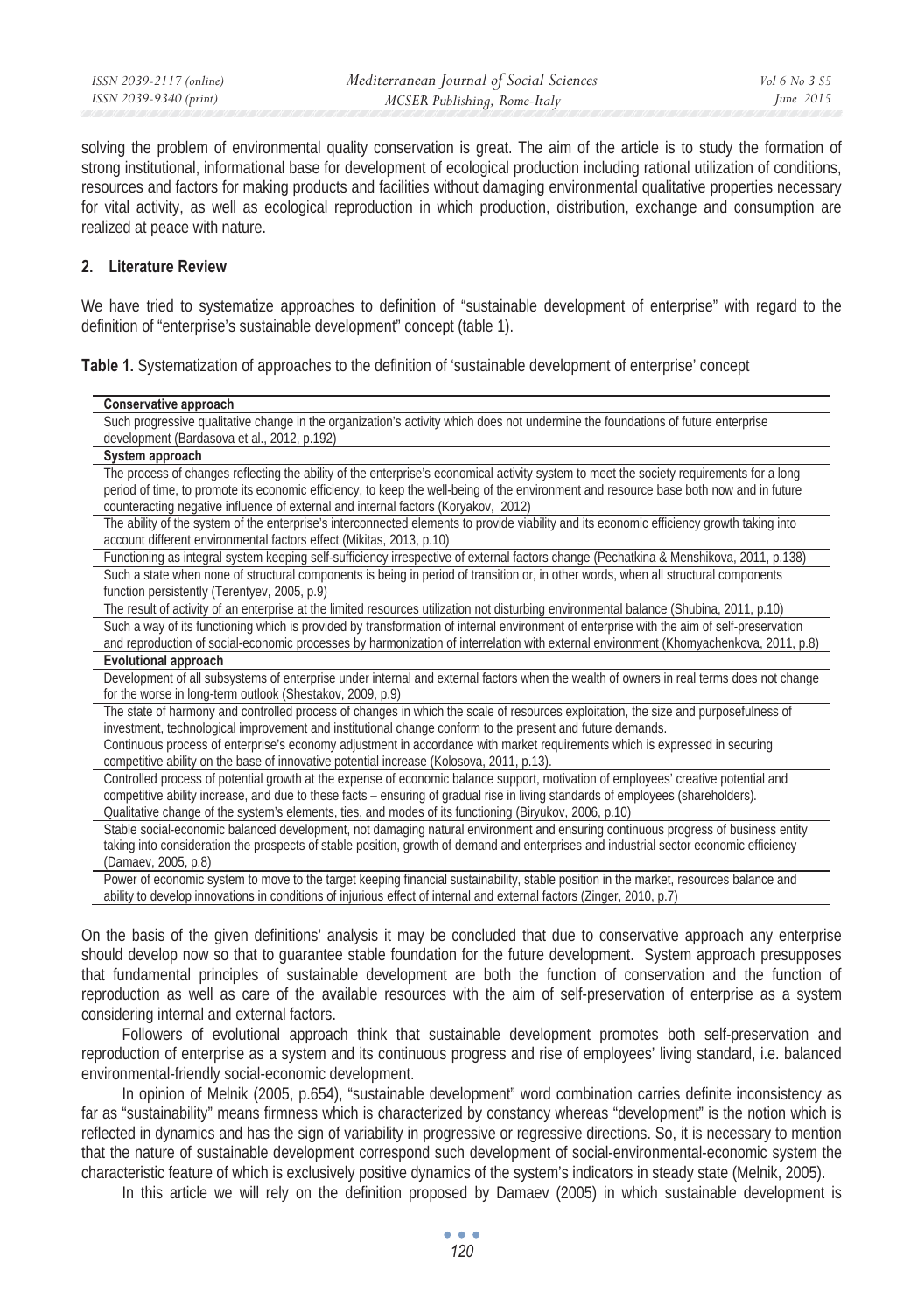understood as stable social-economic balanced development not damaging nature environment and ensuring continuous progress of business entity, taking into consideration the prospects of stable position, growth of demand and enterprises and industrial sector economic efficiency.

# **3. Research Methodology**

Economic system sustainability could be reached only in definite (or optimal) combination of social reproduction proportions and rational utilization of natural resources. For modern economies of all levels such model of development could be qualified as sustainable.

There are many definitions of enterprise's sustainable development in the works of modern researchers. In the modern economic science there are about 100 of them. Moreover, this category is considered from different standpoints of theoretical and methodological approaches. As it is truly mentioned by Petrushinova (2014), conservative approach to sustainable development is oriented first of all to conservation of available resources with the aim to pass them to future generations. The main goal of system approach is the reproduction of available resources. While in developmental approach sustainable development implicates the fact, that global changes occurring in environment makes amendments which in their turn influence the trajectory of society development in whole (Petrushinova, 2014).

One of the main factors of sustainable development concept is the unity of three components: economic, social and environmental. And it is necessary to consider that only environmental priorities of development and conformity of economic goals to social and environmental interests makes possible to achieve stability.

Worsening of the situation connected with recourse depletion and environmental pollution cause the necessity of natural constituent activation. Orientation to considerable quantitative criteria of economic growth has lead to the sharp increase of consumption capacity. And this fact has become the reason for ecosystem overloading. Meanwhile ecosystem functioning is the necessary condition for normal vital activity of human society. Its breakdown can result in the modern economy collapse.

On the one hand considerable scientific and technical potential of mankind enlarges the economic advancement power, while on the other hand it is followed by negative environmental effect. Changing natural environmental processes anthropogenic activity threatens human health and life.

We can tell that crises is building up in the modern world and its overcoming is complicated by the lack of its estimation and the absence of any information about it as well as by declarative nature of sustainable economic development concept realization. Control of economic players' environmental activity requires the revision of conceptual framework of economic management on micro-, meso- and macro levels.

It is the awareness of necessity for guaranteed satisfaction of both economic and environmental needs which has lead to elaboration of sustainable development strategy. It is obvious that this process is possible only in case of ensuring environment resources base stable reproduction. So, in the first place it is necessary to consider the economic effect on the environment while estimating degree of development sustainability.

Resolution of environment-economic conflict influences formation of new social reproduction structure in which environmental component and environmental approach to product reproduction appear to be of the first priority. Human role in conservation policy is great. It concerns the formation of strong institutional, organizational, informational basis for environment-friendly production including rational use of conditions, resources and factors for making products and services not disturbing environment qualitative properties necessary for vital activity, and environment-friendly reproduction in which production, distribution, exchange and consumption is carried out in the harmony with nature.

Duality and bipolarity of economic system development define the intensification of conflict between environment and economy. This conflict appears between environmental measures of economical activity and economic growth in the process of natural resources utilization. This conflict shows the difference of private and social interests concerning nature management and character of production activity environmental effect. However, the most likely will be the variant of economic development in which environmental aspects of production activity are of special importance for society. Along with the appearance of ecological paradigm of economic activity it is conditioned the necessity of development of environmental and economic needs and interests of market players.

Thus, the main goals of environmental measures are the following ones:

- 1) Optimization of human activity conditions due to conservation and improvement of natural environment;
- 2) Changeover of production to non-polluting and closed cycles of resource-saving;
- 3) Rational utilization of natural resources providing their conservation, restoration and extended reproduction;
- 4) Protection and conservation of flora and fauna gene pool.

In accordance with requirements of sustainability economy has to ensure both material well-being and the most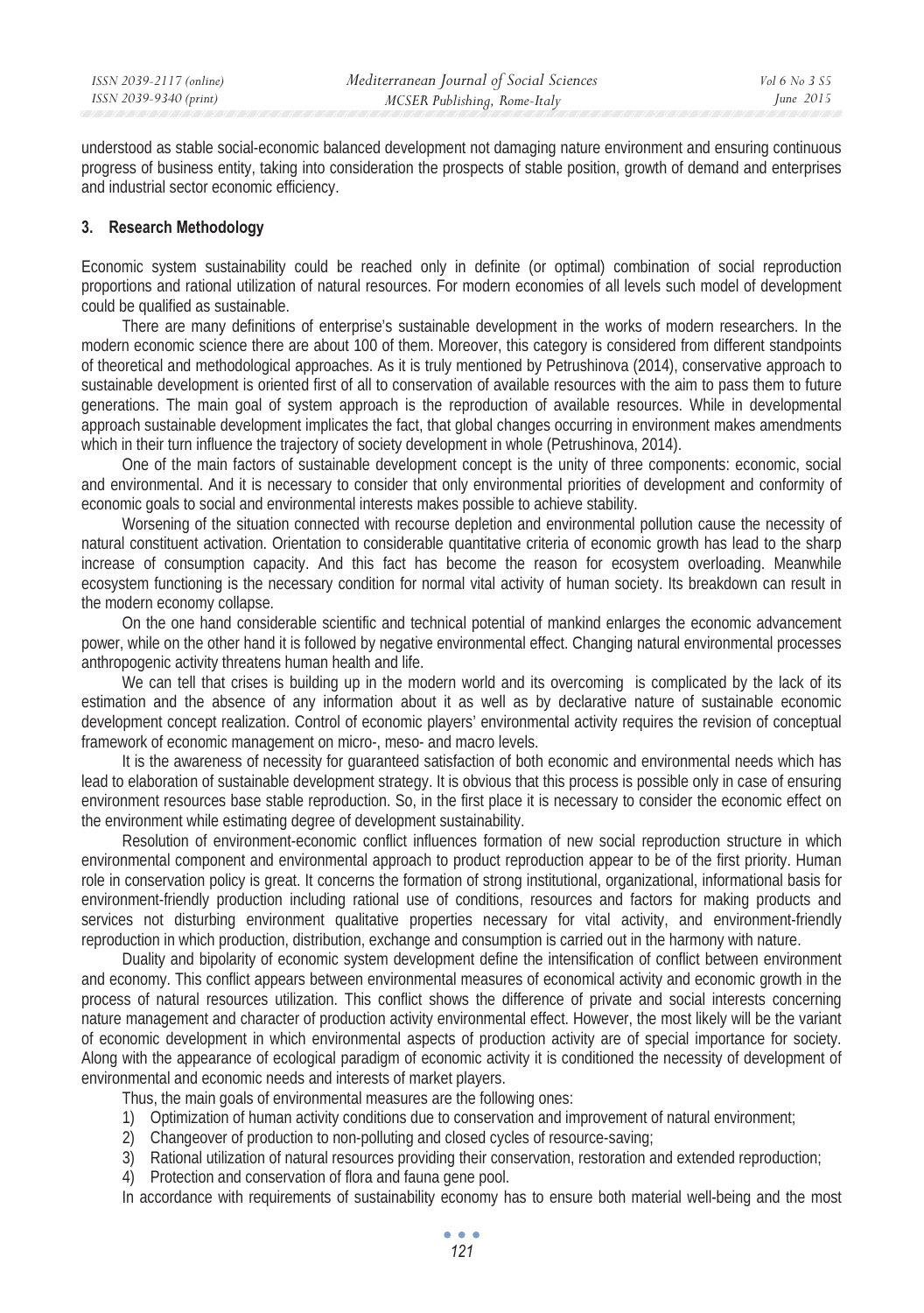| ISSN 2039-2117 (online) | Mediterranean Journal of Social Sciences | Vol 6 No. 3 S5 |
|-------------------------|------------------------------------------|----------------|
| ISSN 2039-9340 (print)  | MCSER Publishing, Rome-Italy             | June $2015$    |

complete satisfaction of social and environmental human needs in long-term outlook. It implies balanced reproduction of national capital including physical, natural and human capitals (Derevyago, 2012).

The problem of sustainable development strategy is presented in literature by several approaches.

Thus, the theory of weak sustainability presupposes full interchangeability of natural, human and physical capitals. According to this concept, it is admitted attrition of the first one if it is compensated by appropriate increase of the second and the third elements. And it is scientific-technological progress that plays the main role in environmental-economic problems.

However, interchangeability of natural and of all the other forms of capital is in fact possible over a limited range. A number of elements of natural potential fulfill the basic functions of human life support and cannot be changed by anything. The more limited they are the more obvious this fact. And, as it is known, the possibility to perform its functions by this or that system is firstly determined by the elements which are the most restricted comparing to the level of needs, or critical elements. Due to the scope and character of nature management at the present stage natural capital is considered to be the critical element in the system of economic relations. So, the ability of sustainable development depends to a large extent on its utilization and reproduction.

Another concept according to which natural and physical capitals are not interchangeable was called the concept of strong sustainability. It implies binding natural reproduction of ecosystems (ecosystem capital). Moreover this concept assumes the balance between economic development principle and the laws of biosphere functioning. Therefore, strong mathematical approach to the estimation of development sustainability can be hardly applied. The authors of the work "Limits of Growth: 30 years later" think that many most important parameters and dependencies cannot be mathematically estimated. Unpredictability of environmental-economic systems' behavior increases because of human ability to choose and change the aims of activity. And any serious crises in real world results in groundlessness of many important assumptions on the base of which we made the model (Meadows & Randers, 2005).

Environmental-economic interests and needs determine environmental behavior of entity which stimulates the development of social production preserving applicable for life environment. The problem is that specific conditions ensured by governmental and municipal economic incentives for environmental activity of market players are necessary for sufficient formation of such needs, interests and behavior.

In the modern environmental policy of Russian Federation there are marked two directions connected with each other: firstly, the arrangements aimed at stopping further environmental pollution with simultaneous ensuring of high economic growth of the country; secondly, arrangements necessary for gradual reduction of pollution and other negative effects made by already operating entities.

Environmental measures correspond with the process of successive introduction of intentions aimed at nature conservation and environmental sustainability in the spheres of legislation, management, development of technologies, in the economic and educational spheres, etc. This process means not only the introduction of resource saving technologies, waste treatment systems, the principle of "who is contaminating – pays". It means the consciousness of our planet, environmental space and natural biota finiteness as well as of existence of the natural environment anthropogenic deformation limit followed by ecological catastrophe and appearance of individual survival problem (Lukyanchikov & Potravny, 2011).

It is important to study these measures as far as traditions and laws of macro economy emerged in the period when common influence of human activity on the environment did not exceed the boundaries of self-recovery potential of ecological system. Now the situation has changed. Anthropogenic load has increased the limit of natural complexes' sustainability and ecosphere in whole with respect to many parameters. Economic growth determined by supply and obtrusive stimulation of demand for secondary objects of consumption has lead to the damage for natural basis of life support and possibility to meet primary human needs. Mankind has reached the most important mark in its history which requires both the change of demographic situation and replacement of economy paradigm, namely its structure and way of functioning. Transition to the new stage of material culture is essential, the culture which is compatible and balanced with already fallen into decline natural potential of the planet. Further traditional economic development is hampered by two strong restrictions (Derevyago, 2008): a) limited ability of environment to accept and assimilate waste products; b) finite character of unrenewable natural resources.

It is believed that new strategy has no alternative: environmental requirements should come first whereas quantitative production level remains lower. Then the possibility to increase qualitative level appears. And environmental measures as the component of industrial economics are an indispensable condition of this strategy.

Ecologization of economy is the most important demand of the modern times. It implicates more diversified and at the same time systematic approach to the environment, awareness of nature's role in human life. Environmental measures are an indispensable condition and simultaneously the main constituent part of ecological progress. In fact,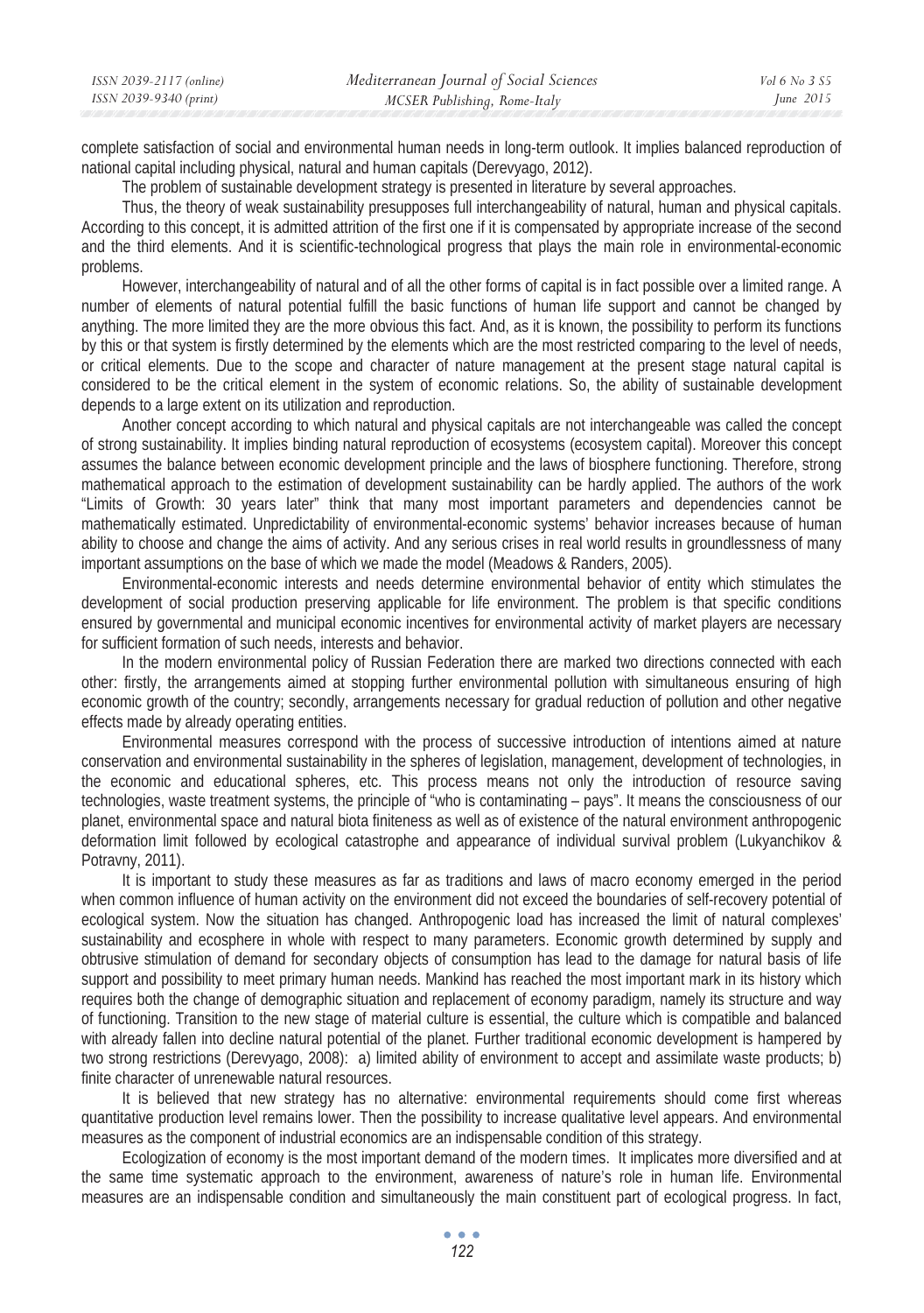they mean ecological reliability of social and economic structure and development.

# **4. Findings and Discussion**

We will consider the state of Perm Krai industrial enterprises illustrated by the indicators characterizing the functioning of three main subsystems: economical, social and ecological.

To determine the factors strongly influencing the result of industrial enterprises operation we will make correlation analysis of financial performance dependence (from profits to taxing) on some ecological and social indicators. Primarily we will examine the influence of ecological factors:

1) Atmospheric pollutant emissions from stationary sources (tons) (Table 2)

**Table 2**. Coefficient of correlation between atmospheric emissions and profits of Perm Krai industrial enterprises

| Financial performance (pre-tax profit) in actual price, mln. rub. | Atmospheric pollution emissions from stationary sources (tons) |
|-------------------------------------------------------------------|----------------------------------------------------------------|
| Total in manufacturing an extracting industries, including:       | $-0.541$                                                       |
| Mining operations                                                 | 0.881                                                          |
| Manufacturing activity                                            | $-0.436$                                                       |

2) Electric energy consumption (mln of kilowatt hours) (Table 3)

**Table 3**. Coefficient of correlation between electric energy consumption and profits of Perm Krai industrial enterprises

| Financial performance (pre-tax profit) in actual price, mln. rubles | Electric energy consumption (mln. kilowatt hours) |
|---------------------------------------------------------------------|---------------------------------------------------|
| Total in manufacturing and extracting industries, including         | 0.044                                             |
| Mining operations                                                   | በ 916                                             |
| Manufacturing activity                                              | $-0.261$                                          |

3) Restoration assignments (Table 4)

**Table 4.** Coefficient of correlation between restoration assignments and profits of Perm Krai industrial enterprises

| Financial performance (pre-tax profit) in actual price, mln. rub. | Restoration assignments |
|-------------------------------------------------------------------|-------------------------|
| Total in manufacturing and extracting industries, including       | $-0.457$                |
| Mining operations                                                 | $-0.881$                |
| Manufacturing activity                                            | 0.292                   |

In extractive industry strong dependence is observed between atmospheric pollution emissions and financial performance, between electric energy consumption and financial performance, between restoration assignments and profit (negative dependence) in mining operations also (Tables 2-4, Figures 1-3).



**Figure 1.** Coefficients of correlation between financial performance and ecological factors in manufacturing and extractive industries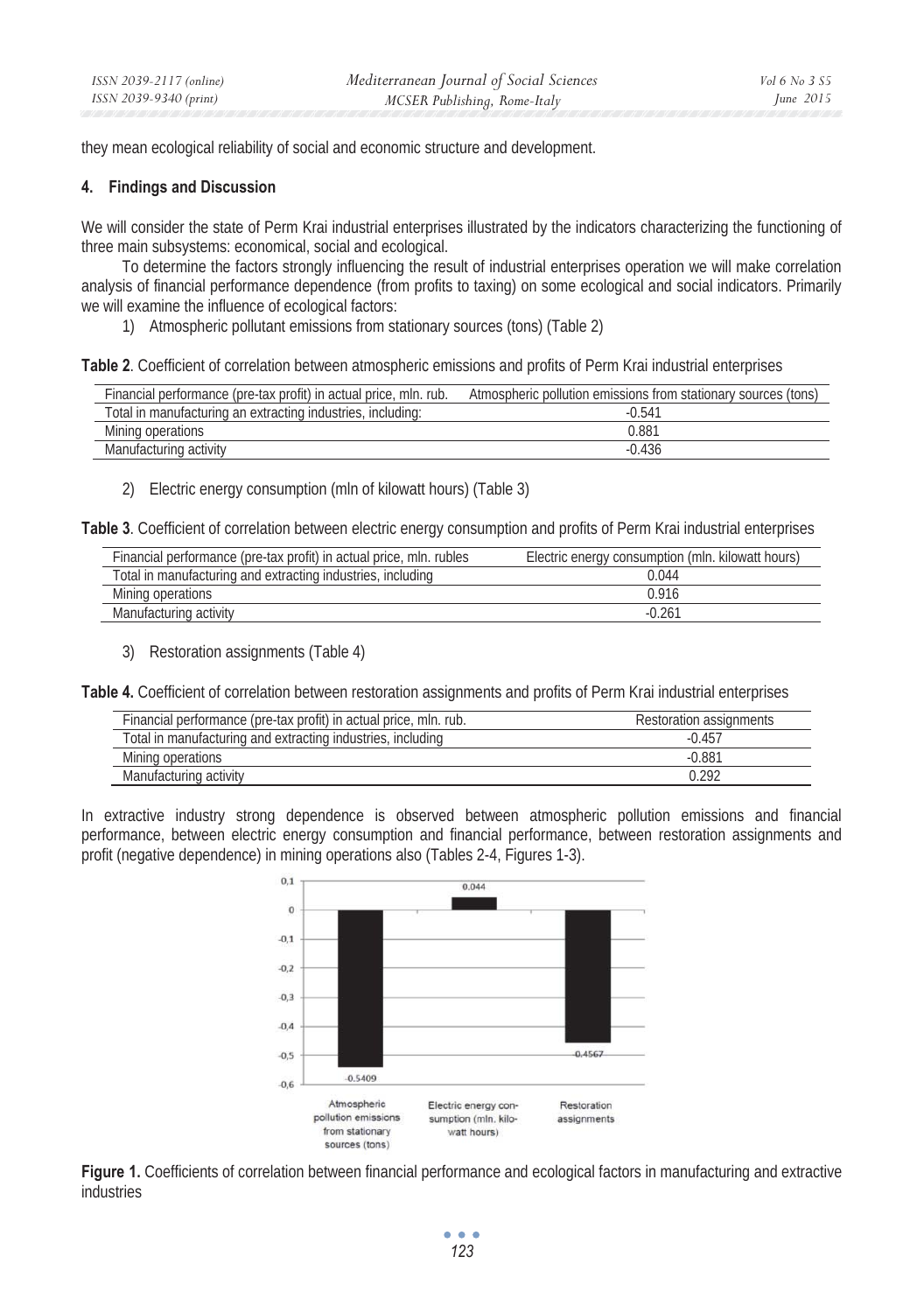

**Figure 2.** Coefficients of correlation between financial performance and ecological factors in extractive industry

|          |                                                                         | Manufacturing activity                                  |                            |
|----------|-------------------------------------------------------------------------|---------------------------------------------------------|----------------------------|
|          | Atmospheric<br>pollution emissions<br>from stationary<br>sources (tons) | Electric energy<br>consumption (mln.<br>kilowatt hours) | Restoration<br>assignments |
| 0,400    |                                                                         |                                                         | 0.292                      |
| 0,300    |                                                                         |                                                         |                            |
| 0,200    |                                                                         |                                                         |                            |
| 0,100    |                                                                         |                                                         |                            |
| 0,000    |                                                                         |                                                         |                            |
| $-0,100$ |                                                                         |                                                         |                            |
| $-0,200$ |                                                                         |                                                         |                            |
| $-0,300$ |                                                                         | $-0.261$                                                |                            |
|          |                                                                         |                                                         |                            |
| $-0,400$ |                                                                         |                                                         |                            |

**Figure 3**. Coefficients of correlation between financial performance and ecological factors in manufacturing industry

So, it is worth considering three ecological factors in the integral index, namely those which cover extractive industry:

- 4) Atmospheric pollution emissions from stationary sources (tons)
- 5) Electric energy consumption
- 6) Restoration assignments.
- Now let's examine influence of ecological factors n financial performance:
	- 7) Funds used up for labour protection arrangements (thousand rubles) (Table 5).

**Table 5**. Coefficient of correlation between funds used up for labour protection arrangements and profits of Perm Krai industrial enterprises

|                                                   | Financial performance (pre-tax profit) in actual price, mln. rubles Funds used up for labour protection arrangements (thousand rubles) |
|---------------------------------------------------|----------------------------------------------------------------------------------------------------------------------------------------|
| Total in manufacturing and extractive industries, | 0.3076                                                                                                                                 |
| including:                                        |                                                                                                                                        |
| Mining operations                                 | $-0.6253$                                                                                                                              |
| Manufacturing activity                            | 0.0737                                                                                                                                 |

8) The number of persons with occupational disease identified for the first time (Table 6)

**Table 6**. Coefficient of correlation between the number of persons with occupational disease identified for the first time and profits of Perm Krai industrial enterprises

| Financial performance (pre-tax profit) in actual price, mln. | A number of persons with occupational disease identified for the |
|--------------------------------------------------------------|------------------------------------------------------------------|
| rubles                                                       | first time                                                       |
| Total in manufacturing and extractive industries, including: | $-0.2702$                                                        |
| Mining operations                                            | 0.3300                                                           |
| Manufacturing activity                                       | 0.3349                                                           |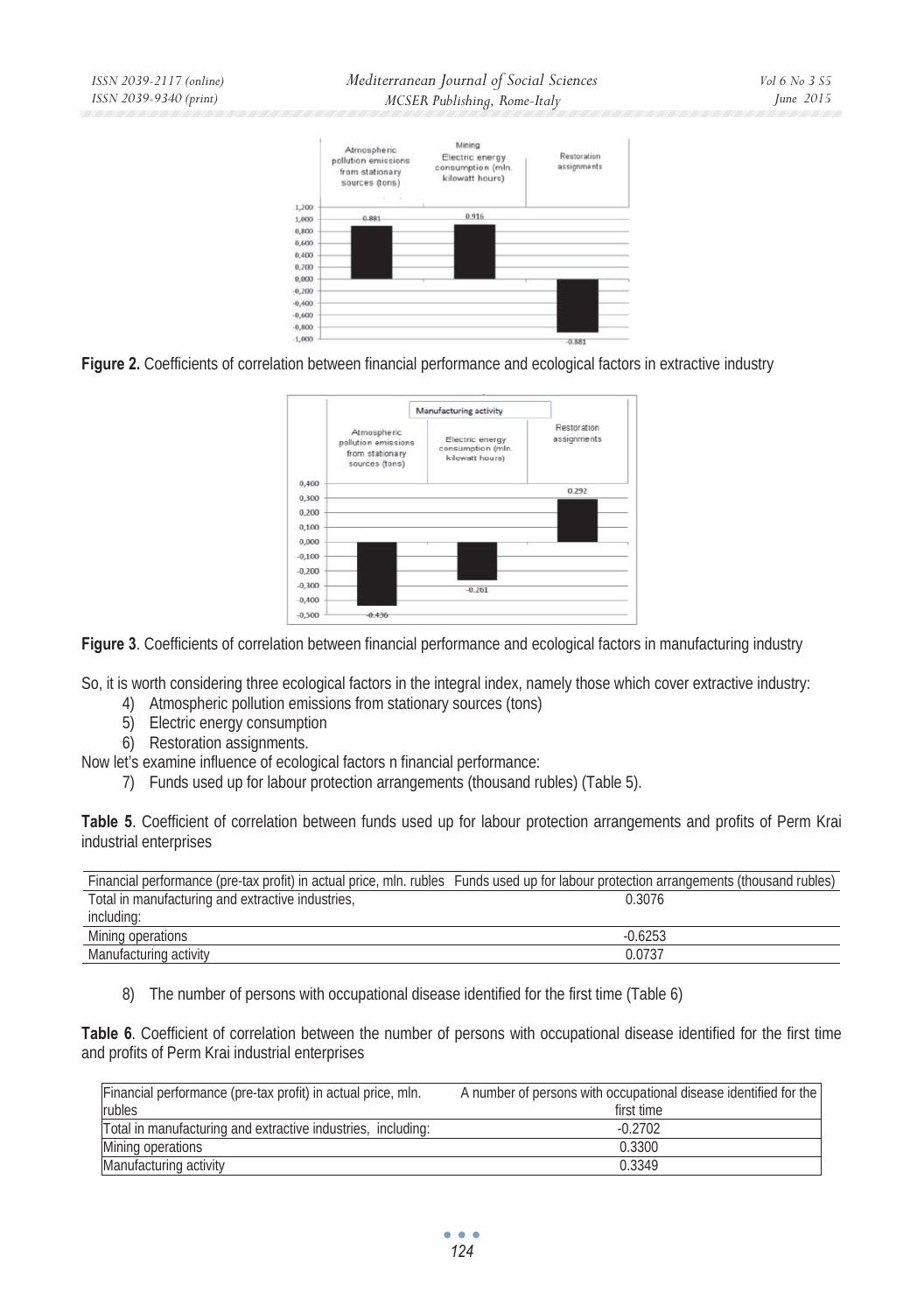9) The number of victims' disability man-days for the period of 1 working day and more according to the medical certificate (Table 7)

**Table 7.** Coefficient of correlation between the number of disability persons and profits of perm Krai industrial enterprises

| Financial performance (pre-tax profit) in actual price, mln.<br>rubles | A number of victims' disability man-days for the period of 1<br>working day and more according to medical certificate |
|------------------------------------------------------------------------|-----------------------------------------------------------------------------------------------------------------------|
| Total in manufacturing and extractive industries, including:           | $-0.5155$                                                                                                             |
| Mining operations                                                      | 0.0171                                                                                                                |
| Manufacturing activity                                                 | $-0.1286$                                                                                                             |

10) The number of industrial accidents' victims with disability for 1 or more working days (Table 8)

Table 8. Coefficient of correlation between the number of industrial accidents' victims with disability for 1or more working days and profits of Perm Krai industrial enterprises

| Financial performance (pre-tax profit) in actual price, mln. | The number of industrial accidents' victims with disability for 1 or more |
|--------------------------------------------------------------|---------------------------------------------------------------------------|
| rubles                                                       | working days                                                              |
| Total in manufacturing and extractive industries,            | $-0.743$                                                                  |
| including:                                                   |                                                                           |
| Mining operations                                            | $-0.447$                                                                  |
| Manufacturing activity                                       | $-0.465$                                                                  |

11) Average monthly basic calculated salary of workers in accordance with the economic activity (rubles) (Table 9)

**Table 9.** Coefficient of correlation between average monthly basic calculated salary and profits of Perm Krai industrial enterprises

| Financial performance (pre-tax profit) in actual price, mln. | Average monthly basic calculated salary of workers in |
|--------------------------------------------------------------|-------------------------------------------------------|
| rubles                                                       | accordance with economic activity (ruble)             |
| Total in manufacturing and extractive industries,            | 0.856                                                 |
| including:                                                   |                                                       |
| Mining operations                                            | 0.876                                                 |
| Manufacturing activity                                       | 0.752                                                 |

Strong dependence is demonstrated between:

- − Funds used up for labour protection arrangements in extractive industry (negative dependence) and financial performance;
- − The number of victims of industrial accidents in whole and financial performance;
- − Average monthly basic calculated salary and financial performance of industry in whole and severally in extractive and manufacturing industries.

# **5. Concluding Remarks**

Thereby, the following social factors are worth considering in integral index: funds used up for labor protection arrangements (thousand rubles) in extractive industries; the number of industrial accidents' victims with disability for 1 or more days in all branches of industry; average monthly basic calculated salary of workers in accordance with their economic activity (rubles) in all branches of industry and severally in extractive and manufacturing industries.

The analysis carried out and presented in this article makes possible to conclude that indicators characterizing the functioning of Perm Krai economic, environmental and social subsystems influence sustainability of the regional system in whole. We think that generalized indicator characterizing sustainable development both of definite industrial enterprise and regional economy can play the role of a certain integral index. Such index including the most important characteristics of economic, environmental and social subsystems can serve as a criterion for assessment of economic sustainability level.